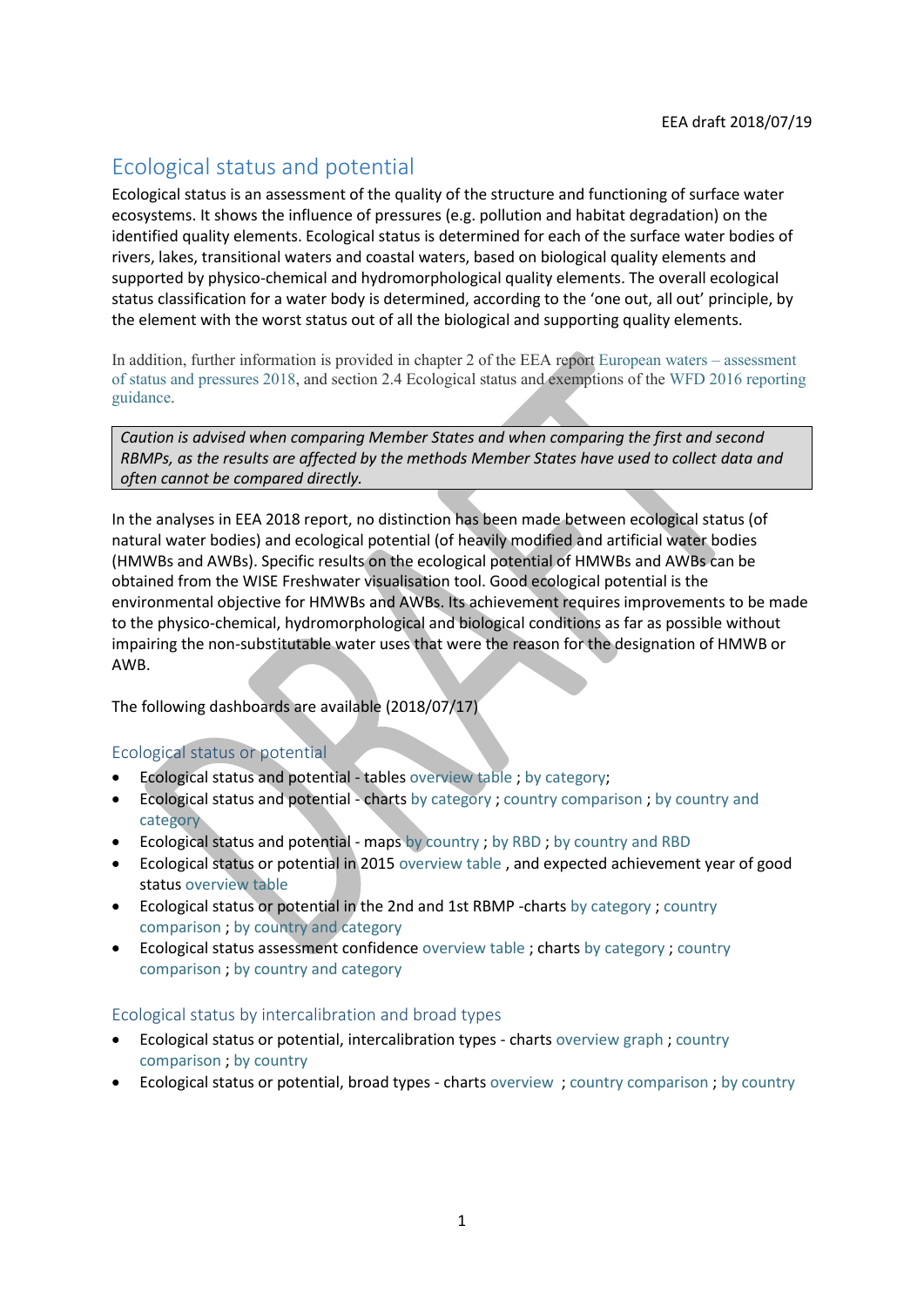# Ecological status

There are two tables presenting overview of surface water ecological status: [overview table](https://tableau.discomap.eea.europa.eu/t/Wateronline/views/WISE_SOW_SurfaceWater_Statistics/SWBbyEcologicalstatusgroup?:embed=y&:showShareOptions=true&:display_count=no&:showVizHome=no) ; and [by](https://tableau.discomap.eea.europa.eu/t/Wateronline/views/WISE_SOW_SurfaceWater_Statistics/SWBbyCategoryandEcologicalstatus?:embed=y&:showShareOptions=true&:display_count=no&:showVizHome=no)  [category.](https://tableau.discomap.eea.europa.eu/t/Wateronline/views/WISE_SOW_SurfaceWater_Statistics/SWBbyCategoryandEcologicalstatus?:embed=y&:showShareOptions=true&:display_count=no&:showVizHome=no)

#### Main features

- The [overview table](https://tableau.discomap.eea.europa.eu/t/Wateronline/views/WISE_SOW_SurfaceWater_Statistics/SWBbyEcologicalstatusgroup?:embed=y&:showShareOptions=true&:display_count=no&:showVizHome=no) presents the results by number of water bodies and by size (length in km and area in km<sup>2</sup>). Ecological status high/good and moderate/poor/bad have been grouped. The table is by default without unknown but by selecting unknown in the filter 'ecological status' extra columns are added to the table.
- The table [by category](https://tableau.discomap.eea.europa.eu/t/Wateronline/views/WISE_SOW_SurfaceWater_Statistics/SWBbyCategoryandEcologicalstatus?:embed=y&:showShareOptions=true&:display_count=no&:showVizHome=no) presents the results by category and number of water bodies (default), but by using the filters results can be changed to by percentage (pane) or by size (km/km<sup>2</sup>). The table start default by rivers and lakes but transitional and coastal waters can be selected in the filters.
- Moving the mouse to NUT0 (column with Member States) a [+] will appear and clicking on [+] will drill down to RBDs. On euRBDCode column a new [+] will appear, and by clicking on [+] it will drill down to sub-units. If a RBD has not identified sub-units RBDcode and SubunitCode are generally equal.
- By default, Member States are shown in alphabetical order by the two-letter country abbreviation. It is possible to rank Member States, for example, by % in "High or Good" status by selecting the column and sort descending.
- Columns are sorted by selecting a column and right click on ascending or descending sort.
	- $\sqrt{ }$  Keep Only  $\sqrt{ }$  Exclude  $($   $\pm$

If the sorting is by percentage th[e overview](https://tableau.discomap.eea.europa.eu/t/Wateronline/views/WISE_SOW_SurfaceWater_Statistics/SWBbyEcologicalstatusgroup?:embed=y&:showShareOptions=true&:display_count=no&:showVizHome=no) 

[table](https://tableau.discomap.eea.europa.eu/t/Wateronline/views/WISE_SOW_SurfaceWater_Statistics/SWBbyEcologicalstatusgroup?:embed=y&:showShareOptions=true&:display_count=no&:showVizHome=no) should be used and filters may be used to select categories.

Ecological status is also presented in by three charts [by category;](https://tableau.discomap.eea.europa.eu/t/Wateronline/views/WISE_SOW_Status/SWB_Status_Category?:embed=y&:showAppBanner=false&:showShareOptions=true&:display_count=no&:showVizHome=no) [country comparison;](https://tableau.discomap.eea.europa.eu/t/Wateronline/views/WISE_SOW_Status/SWB_Status_Country?:embed=y&:showAppBanner=false&:showShareOptions=true&:display_count=no&:showVizHome=no) and [by](https://tableau.discomap.eea.europa.eu/t/Wateronline/views/WISE_SOW_Status/SWB_Status_Category_Country?:embed=y&:showAppBanner=false&:showShareOptions=true&:display_count=no&:showVizHome=no)  [country and category](https://tableau.discomap.eea.europa.eu/t/Wateronline/views/WISE_SOW_Status/SWB_Status_Category_Country?:embed=y&:showAppBanner=false&:showShareOptions=true&:display_count=no&:showVizHome=no) and by three maps ecological statu[s by country;](https://tableau.discomap.eea.europa.eu/t/Wateronline/views/WISE_SOW_SWB_Status_Maps/SWB_Status_NUTS0?iframeSizedToWindow=true&:embed=y&:showAppBanner=false&:display_count=no&:showVizHome=no) [by RBD;](https://tableau.discomap.eea.europa.eu/t/Wateronline/views/WISE_SOW_SWB_Status_Maps/SWB_Status_RBD?iframeSizedToWindow=true&:embed=y&:showAppBanner=false&:display_count=no&:showVizHome=no) and [by country and](https://tableau.discomap.eea.europa.eu/t/Wateronline/views/WISE_SOW_SWB_Status_Maps/SWB_Status_Country?iframeSizedToWindow=true&:embed=y&:showAppBanner=false&:display_count=no&:showVizHome=no)  [RBD.](https://tableau.discomap.eea.europa.eu/t/Wateronline/views/WISE_SOW_SWB_Status_Maps/SWB_Status_Country?iframeSizedToWindow=true&:embed=y&:showAppBanner=false&:display_count=no&:showVizHome=no)

Main features

.

1

- The chart dashboards consist of a top chart illustrating ecological or potential status and a lower chart surface water chemical status.
- Water bodies with unknown ecological status may be excluded by clicking on the grey unknown square in the legend.
- Ecological status for natural water bodies can be illustrated by selecting 'natural' in the type filter and similar ecological potential results are shown if 'heavily modified' and 'artificial' are selected<sup>1</sup>. To compare ecological status and potential images or the data can be downloaded (to download data it may be necessary to double click on the upper chart).
- The chart with [country comparison](https://tableau.discomap.eea.europa.eu/t/Wateronline/views/WISE_SOW_Status/SWB_Status_Country?:embed=y&:showAppBanner=false&:showShareOptions=true&:display_count=no&:showVizHome=no) illustrates the proportion of unknowns per country and the ecological status. Caution is advised when comparing Member States, as the results are affected by the methods Member States have used to collect data. Information o[n quality elements](https://www.eea.europa.eu/themes/water/water-assessments/quality-elements-of-water-bodies) can help in understanding differences in country approaches.
- The maps illustrate proportion of water bodies failing to achieve good ecological status. The filters may be used to show percent failure with or without unknowns and ecological status or potential.

 $12%$  (348 water bodies) of heavily modified or artificial water bodies has been reported with high ecological status.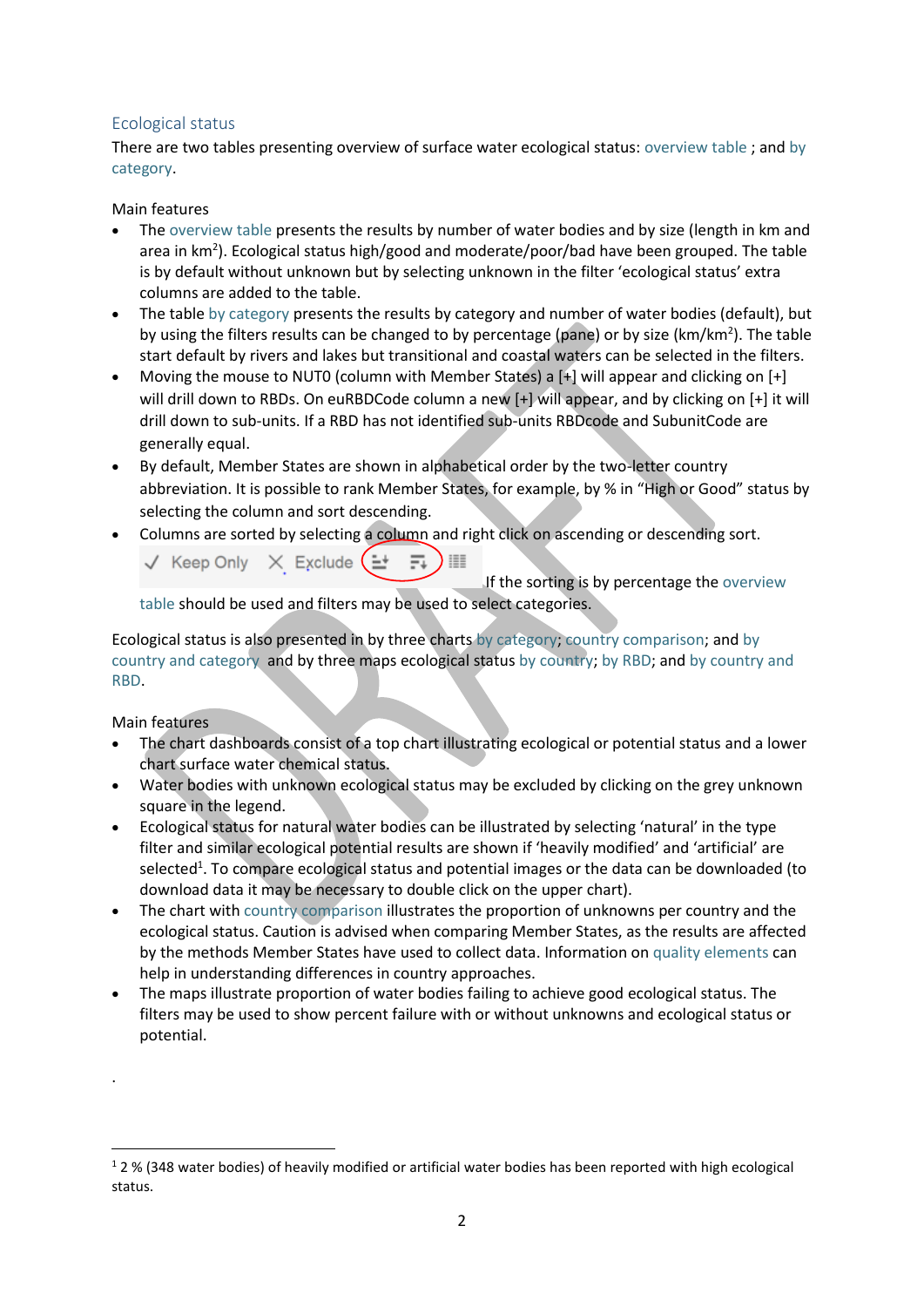## Expected status in 2015 and achievement year of good status

Two table dashboards present ecological status or potential expected in 2015 [overview table,](https://tableau.discomap.eea.europa.eu/t/Wateronline/views/WISE_SOW_SWB_ExpectedStatus/SWB_swEcologicalStatusOrPotentialExpectedGoodIn2015?:embed=y&:showAppBanner=false&:showShareOptions=true&:display_count=no&:showVizHome=no) and expected achievement year of good status [overview table.](https://tableau.discomap.eea.europa.eu/t/Wateronline/views/WISE_SOW_SWB_ExpectedStatus/SWB_EcologicalStatusExpectedDate?:embed=y&:showAppBanner=false&:showShareOptions=true&:display_count=no&:showVizHome=no)

In the reporting Member States had the possibility to indicate whether it is expected that this surface water body will achieve good ecological status by the end of 2015. This may differ from the data reported under above ecological status, because the assessment of status included in the second RBMP will most likely be based on monitoring data from the period 2010-2014, given that the second RBMP will be prepared in 2014 for public consultation. Therefore, the status communicated in the second RBMP may not necessarily reflect the expected status in 2015.

If good ecological status or ecological potential will NOT be achieved by 2015 (i.e. the aboveexpected ecological status in 2015 is No), Member States have reported the date by which it is expected that it will be achieved in full.

Main features

- The results on expected ecological status in 2015 [\(overview table\)](https://tableau.discomap.eea.europa.eu/t/Wateronline/views/WISE_SOW_SWB_ExpectedStatus/SWB_swEcologicalStatusOrPotentialExpectedGoodIn2015?:embed=y&:showAppBanner=false&:showShareOptions=true&:display_count=no&:showVizHome=no) differ from the 2<sup>nd</sup> RBMPs ecological status as the 2015 results has no unknowns, and there is an overall improvement in good status from 41 % to 43 %.
- The table dashboard on and expected achievement year of good status [\(overview table\)](https://tableau.discomap.eea.europa.eu/t/Wateronline/views/WISE_SOW_SWB_ExpectedStatus/SWB_EcologicalStatusExpectedDate?:embed=y&:showAppBanner=false&:showShareOptions=true&:display_count=no&:showVizHome=no) present columns with water bodies already in good ecological status or potential (2015), water bodies with less stringent objectives, and the expected achievement date of good ecological status either by the end of the 2<sup>nd</sup> RBMPs (2021), by the end of the 3<sup>rd</sup> RBMPs (2027) or after 2027.
	- o Relative few water bodies (1 %) have less stringent objectives.
	- $\circ$  Member States foresee a major improvement in ecological status in the 2<sup>nd</sup> RBMPs (21 %) and 3<sup>rd</sup> RBMPs (31 %), while only one percent of water bodies are not expected to achieve good ecological status or potential in 2027.

## Ecological status assessment confidence

Member States have in both RBMPs reported the ecological status assessment confidence as either no information, low, medium or high confidence. The criteria used by Member States to assess confidence vary considerably, but general guidance has been: Low = no monitoring data; Medium = supporting QE data and/or limited data on one BQE; High = good data for at least one BQE and the most relevant supporting QE. Results on ecological assessment confidence are available for both RBMPs, but may not be fully comparable.

One tabular and three chart dashboards present overview of ecological status assessment confidence [overview table](https://tableau.discomap.eea.europa.eu/t/Wateronline/views/WISE_SOW_SWB_ExpectedStatus/SWB_swEcologicalAssessmentConfidence?:embed=y&:showAppBanner=false&:showShareOptions=true&:display_count=no&:showVizHome=no) ; charts [by category;](https://tableau.discomap.eea.europa.eu/t/Wateronline/views/WISE_SOW_AssessmentConfidence/SWB_Confidence_Category?:embed=y&:showAppBanner=false&:showShareOptions=true&:display_count=no&:showVizHome=no) [country comparison;](https://tableau.discomap.eea.europa.eu/t/Wateronline/views/WISE_SOW_AssessmentConfidence/SWB_Confidence_Country?:iid=2&:embed=y&:isGuestRedirectFromVizportal=y&:display_count=no&:showVizHome=no) an[d by country and category.](https://tableau.discomap.eea.europa.eu/t/Wateronline/views/WISE_SOW_AssessmentConfidence/SWB_Confidence_Category_Country?:embed=y&:showAppBanner=false&:showShareOptions=true&:display_count=no&:showVizHome=no)

#### Main features

- The tabular dashboard [\(overview table\)](https://tableau.discomap.eea.europa.eu/t/Wateronline/views/WISE_SOW_SWB_ExpectedStatus/SWB_swEcologicalAssessmentConfidence?:embed=y&:showAppBanner=false&:showShareOptions=true&:display_count=no&:showVizHome=no) present overview of number percentage of high, medium, low or unknown ecological status assessment confidence. By using the filters  $1^{st}$  or  $2^{nd}$ RBMPs can be chosen, and number of water bodies can be changed to size.
- Moving the mouse to NUT0 (column with Member States) a  $[+]$  will appear and clicking on  $[+]$ will drill down to RBDs.
- The chart dashboards [\(by category;](https://tableau.discomap.eea.europa.eu/t/Wateronline/views/WISE_SOW_AssessmentConfidence/SWB_Confidence_Category?:embed=y&:showAppBanner=false&:showShareOptions=true&:display_count=no&:showVizHome=no) [country comparison;](https://tableau.discomap.eea.europa.eu/t/Wateronline/views/WISE_SOW_AssessmentConfidence/SWB_Confidence_Country?:iid=2&:embed=y&:isGuestRedirectFromVizportal=y&:display_count=no&:showVizHome=no) an[d by country and category\)](https://tableau.discomap.eea.europa.eu/t/Wateronline/views/WISE_SOW_AssessmentConfidence/SWB_Confidence_Category_Country?:embed=y&:showAppBanner=false&:showShareOptions=true&:display_count=no&:showVizHome=no) present bar charts of ecological status assessment confidence (charts at the top). By using the filters, different aspects can be illustrated. The country comparison chart illustrates differences in confidence of ecological status by Member States.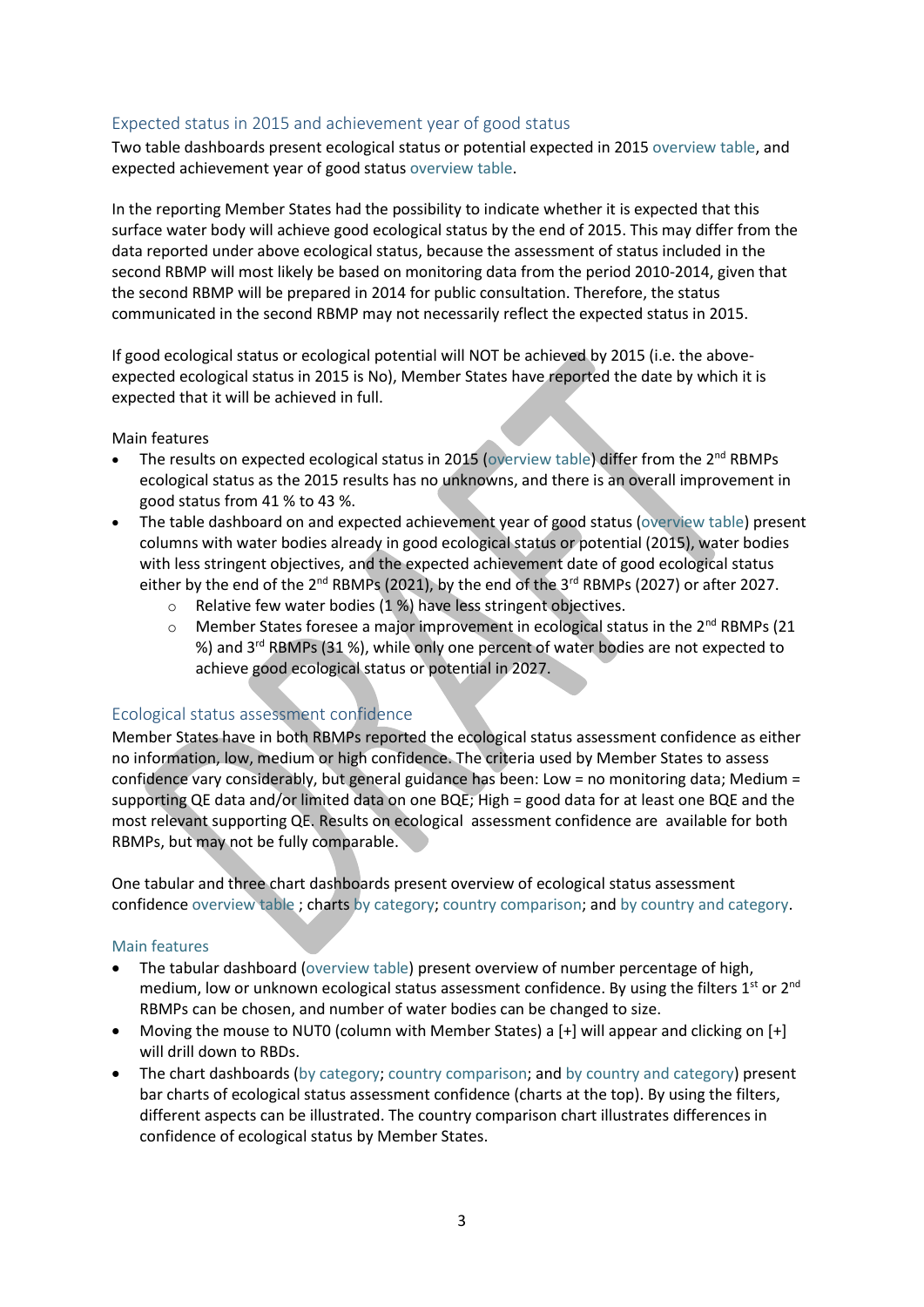# Comparison of ecological status in the 2nd and 1st RBMPs

Three chart dashboards present ecological status in the 2nd and 1st RBMPs - [by category](https://tableau.discomap.eea.europa.eu/t/Wateronline/views/WISE_SOW_SWB_Status_Compare/SWB_EcologicalStatus_Category?:embed=y&:showAppBanner=false&:showShareOptions=true&:display_count=no&:showVizHome=no) ; [country](https://tableau.discomap.eea.europa.eu/t/Wateronline/views/WISE_SOW_SWB_Status_Compare/SWB_EcologicalStatus_Country?:embed=y&:showAppBanner=false&:showShareOptions=true&:display_count=no&:showVizHome=no)  [comparison;](https://tableau.discomap.eea.europa.eu/t/Wateronline/views/WISE_SOW_SWB_Status_Compare/SWB_EcologicalStatus_Country?:embed=y&:showAppBanner=false&:showShareOptions=true&:display_count=no&:showVizHome=no) and [by country and category](https://tableau.discomap.eea.europa.eu/t/Wateronline/views/WISE_SOW_SWB_Status_Compare/SWB_EcologicalStatus_CategoryCountry?:embed=y&:showAppBanner=false&:showShareOptions=true&:display_count=no&:showVizHome=no)

#### Main features

- The filters (left panel) may be used to select the results presented. By default is presented the number of water bodies, but in the Measure filter results can be changed by size (length in km of rivers and area of other surface water body categories).
- The filter 'Water bodies' makes it possible to select only the water bodies that were unchanged from  $1<sup>st</sup>$  to  $2<sup>nd</sup>$  RBMPs; this filter will exclude countries with the majority of surface water bodies redelineated from 1<sup>st</sup> to 2<sup>nd</sup> RBMPs.
- Water bodies with unknown ecological status may be excluded by clicking on 'Unknown' in the legend.
- $\bullet$  Clicking on for example 'bad' in 1<sup>st</sup> RBMPs in (\*) will illustrate the status of these water bodies in the 2nd RBMPs. 'Ctrl' clicking on 'high' and 'good' will illustrate how many water bodies are still in high/good in 2<sup>nd</sup> RBMPs and how many water bodies that have deteriorated.
- A special feature is 'Ctrl' clicking in 'high', 'good', 'moderate', 'poor' and 'bad' in 1st RBMPs and excluding unknowns in legend will illustrate the ecological status of water bodies with known status in 1<sup>st</sup> and 2<sup>nd</sup> RBMPs. Filter 'Water bodies' should also be set to 'unchanged'.

# Ecological status by intercalibration and broad types

Member States have reported the corresponding intercalibration type and if there is no corresponding intercalibration type is 'Not applicable'. The following dashboards are presenting ecological status or potential by intercalibration types: [overview graph;](https://tableau.discomap.eea.europa.eu/t/Wateronline/views/WISE_SOW_SWB_surfaceWaterBodyIntercalibrationType/SWB_Status_IntercalibrationType?iframeSizedToWindow=true&:embed=y&:showAppBanner=false&:display_count=no&:showVizHome=no) [country comparison;](https://tableau.discomap.eea.europa.eu/t/Wateronline/views/WISE_SOW_SWB_surfaceWaterBodyIntercalibrationType/SWB_Status_Country?iframeSizedToWindow=true&:embed=y&:showAppBanner=false&:display_count=no&:showVizHome=no) and [by](https://tableau.discomap.eea.europa.eu/t/Wateronline/views/WISE_SOW_SWB_surfaceWaterBodyIntercalibrationType/SWB_Status_Intercalibration_Country?iframeSizedToWindow=true&:embed=y&:showAppBanner=false&:display_count=no&:showVizHome=no)  [country.](https://tableau.discomap.eea.europa.eu/t/Wateronline/views/WISE_SOW_SWB_surfaceWaterBodyIntercalibrationType/SWB_Status_Intercalibration_Country?iframeSizedToWindow=true&:embed=y&:showAppBanner=false&:display_count=no&:showVizHome=no)

A set of broad river types and broad lakes types have been developed in dialogue with the countries through the WFD-CIS ECOSTAT working group (ETC-ICM 2015<sup>2</sup>). These have been further aggregated from 20 to 12 aggregated broad river types and from 15 to 8 aggregated broad lake types by merging related types based on similarities in typology factors, e.g. altitude, geology, size or region. See also the dashboards o[n delineation of water bodies.](https://www.eea.europa.eu/themes/water/water-assessments/delineation-of-water-bodies)

The following dashboards are presenting ecological status or potential by broad and aggregated broad types[: overview](https://tableau.discomap.eea.europa.eu/t/Wateronline/views/WISE_SOW_BroadType_G/SWB_Status_BroadType?iframeSizedToWindow=true&:embed=y&:showAppBanner=false&:display_count=no&:showVizHome=no) ; [country comparison;](https://tableau.discomap.eea.europa.eu/t/Wateronline/views/WISE_SOW_BroadType_G/SWB_Status_Country?iframeSizedToWindow=true&:embed=y&:showAppBanner=false&:display_count=no&:showVizHome=no) and [by country.](https://tableau.discomap.eea.europa.eu/t/Wateronline/views/WISE_SOW_BroadType_G/SWB_Status_BroadType_Country?iframeSizedToWindow=true&:embed=y&:showAppBanner=false&:display_count=no&:showVizHome=no)

#### Selected features

**.** 

- The [overview graph](https://tableau.discomap.eea.europa.eu/t/Wateronline/views/WISE_SOW_SWB_surfaceWaterBodyIntercalibrationType/SWB_Status_IntercalibrationType?iframeSizedToWindow=true&:embed=y&:showAppBanner=false&:display_count=no&:showVizHome=no) (intercalibration) and [overview](https://tableau.discomap.eea.europa.eu/t/Wateronline/views/WISE_SOW_BroadType_G/SWB_Status_BroadType?iframeSizedToWindow=true&:embed=y&:showAppBanner=false&:display_count=no&:showVizHome=no) (broad types) present by category the EU overview of ecological status by the intercalibration types or the broad types. The status for not assigned intercalibration and broad types are also shown.
- In the intercalibration types, some water bodies have been assigned to intercalibration of a different intercalibration category. For example, some river water bodies have been assigned to lake or transitional intercalibration types.
- In the broad type dashboards the dimensions can be changed between 'broad types' or 'aggregated broad types'.
- Only the codes of intercalibration types, broad types and aggregated types are shown on the chart axis, but the full names can be found in the filters or by moving the mouse over a specific bar.

<sup>2</sup> EEA ETC-ICM 2015, European Freshwater Ecosystem Assessment: Cross-walk between the Water Framework Directive and Habitats Directive types, status and pressures.

[http://icm.eionet.europa.eu/ETC\\_Reports/FreshwaterEcosystemAssessmentReport\\_201509](http://icm.eionet.europa.eu/ETC_Reports/FreshwaterEcosystemAssessmentReport_201509)